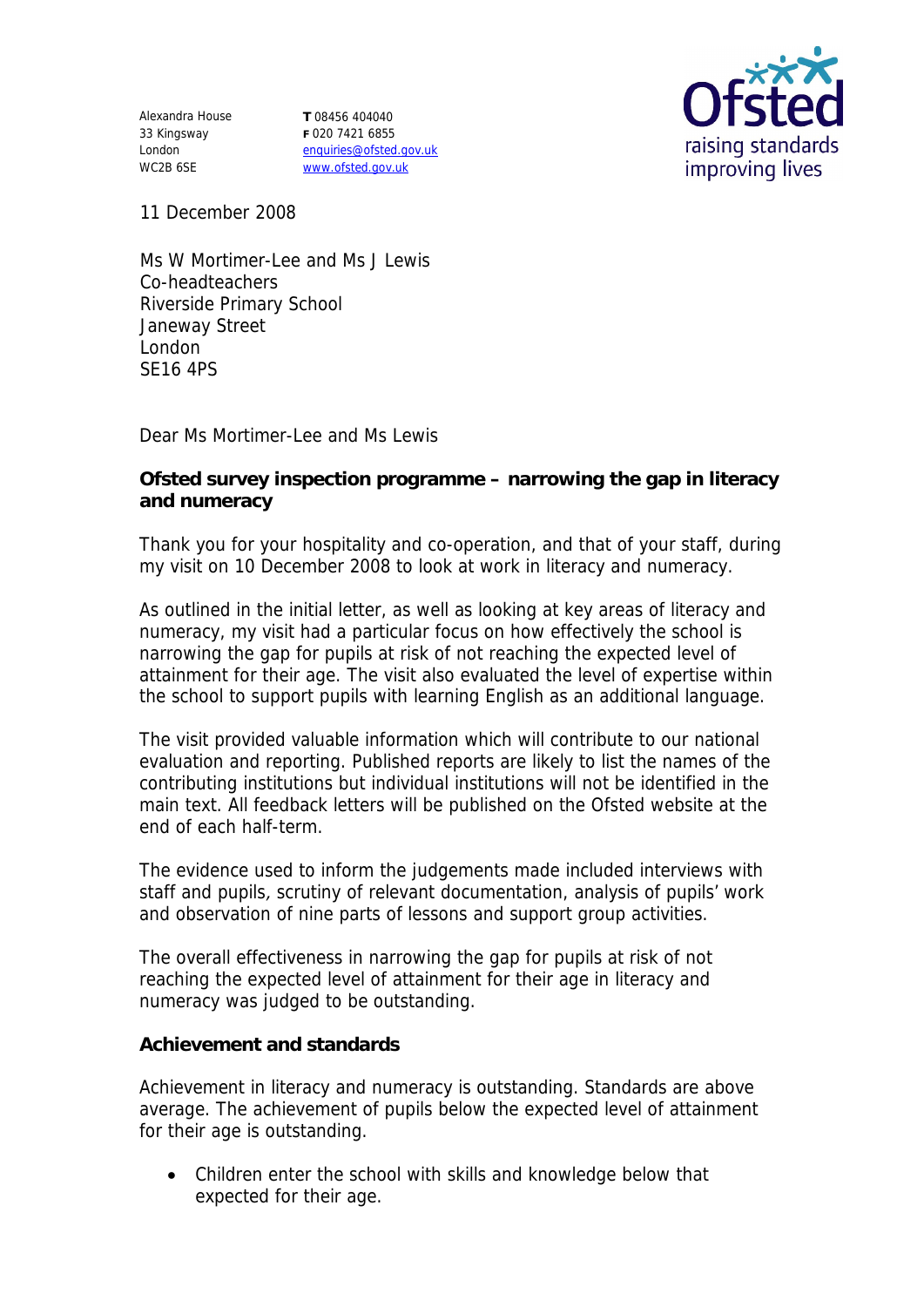- Support has been successfully targeted at developing children's social and emotional skills in the Early Year Foundation Stage (EYFS). By the time children enter Year 1 these skills have improved to the level expected of their age.
- Improving the ability of children to link letters and sounds by the time they enter Year 1 is a priority for the school. An intensive phonics programme has been introduced and the gap between the expected levels is closing.
- Standards at the end of Year 2 are improving. In 2008 more pupils than nationally reached the expected levels in writing and mathematics. The proportion reaching the expected levels in reading was the same as that found nationally.
- Pupils make outstanding progress as they move through the school. In 2008 all pupils, including those who speak English as an additional language, reached the standards expected for their age in English and mathematics by the end of Year 6.
- Fewer pupils reached the expected levels in writing compared to reading. This is one of the school's priorities for improvement.
- Although there is no pattern of underachievement the school has identified that social and emotional difficulties linked to high levels of social deprivation are the most significant barriers to learning.
- Pupils with learning difficulties and/or disabilities make excellent progress and reach the expected levels of attainment for their age by the time they leave the school.
- Challenging targets in English and mathematics are exceeded.

**Quality of teaching and learning of literacy and numeracy**

The quality of teaching and learning for pupils working below the expected level of attainment for their age is outstanding.

- There are excellent relationships and high expectations so pupils are keen to learn, enthusiastic and behave extremely well.
- Well established classroom routines; a purposeful working atmosphere; and an orderly, attractive learning environment help pupils, particularly those with emotional and behavioural needs, to feel safe, confident and ready to learn.
- Teachers have very good subject knowledge and use assessment information carefully to plan interesting, varied, practical activities which are carefully matched to pupils' different needs.
- Teachers and teaching assistants provide excellent levels of support and challenge for pupils at risk of not attaining the expected levels for their age.
- The pace of learning is brisk and well managed. Pupils are encouraged to think before they respond to questions and are given time to read the teacher's comments written in their books.
- Marking in literacy provides good quidance for pupils on what they need to do to improve their work but there are some grammar and spelling errors.
- Pupils understand their improvement targets for reading and writing and are unanimous that lessons are 'fun'.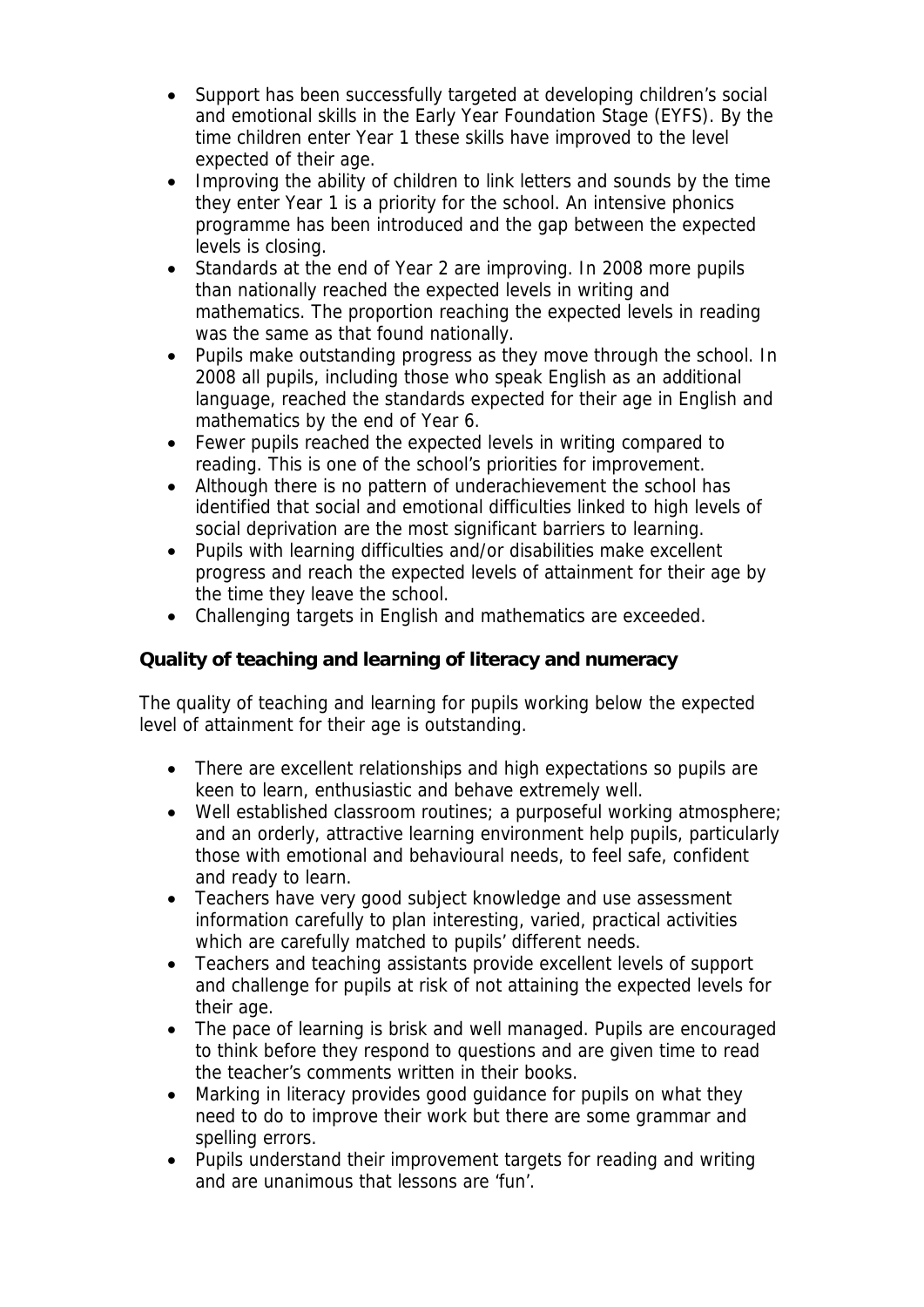## **Quality of the curriculum**

The quality of the curriculum for pupils working below the expected level of attainment for their age is outstanding.

- The curriculum is relevant and practical so it engages and excites pupils at risk of not reaching the levels expected for their age. As one said, 'We get a lot of fun and hard things to do'.
- Good links with other subjects are being developed so that pupils have regular opportunities to use their literacy and numeracy skills.
- Different groupings, including setting by ability twice a week in Key Stage 2 for literacy and numeracy, enables the school to flexibly target resources to meet the needs of pupils.
- Carefully planned, dedicated time for extended writing and sustained reading each week is having a significant impact on raising standards in English.
- Regular, intensive phonics teaching by teaching assistants is provided for pupils who need additional support to develop their reading skills.
- Booster classes are run for all Year 6 pupils after school and contracts signed with parents to ensure regular attendance. Pupils are grouped by ability so that those at risk of not reaching the levels expected in literacy and numeracy are well supported.
- Breakfast club in May offers yoga sessions for Year 6 pupils and personal, social and health education (PSHE) is planned carefully to support pupils in managing their emotions and concerns at particular times, for example when transferring to secondary school.
- There are excellent links with local businesses and the community to support pupils, including the most vulnerable, to develop their literacy and social skills.
- Good quality and varied resources, such as play scripts used in guided reading, motivate and engage pupils, particularly those who find learning difficult.

**Leadership and management of literacy and numeracy**

The leadership and management of provision for pupils working below the expected level of attainment for their age are outstanding.

- Strong leadership by the co-headteachers, who are excellent role models for all staff, is driving improvement. They teach groups and individual pupils who have been identified as at risk of not reaching the levels expected for their age.
- Systems are well organised, focus on the detail of provision and are monitored robustly so leaders know precisely what works well and what needs to be changed.
- Change is rooted in a thorough analysis of regular assessment and systematic monitoring information. New initiatives are selected wisely and carefully adapted to meet the pupils' needs.
- A strong culture of respect based on team work, mutual support and challenge to constantly improve pervades the school. Clarity about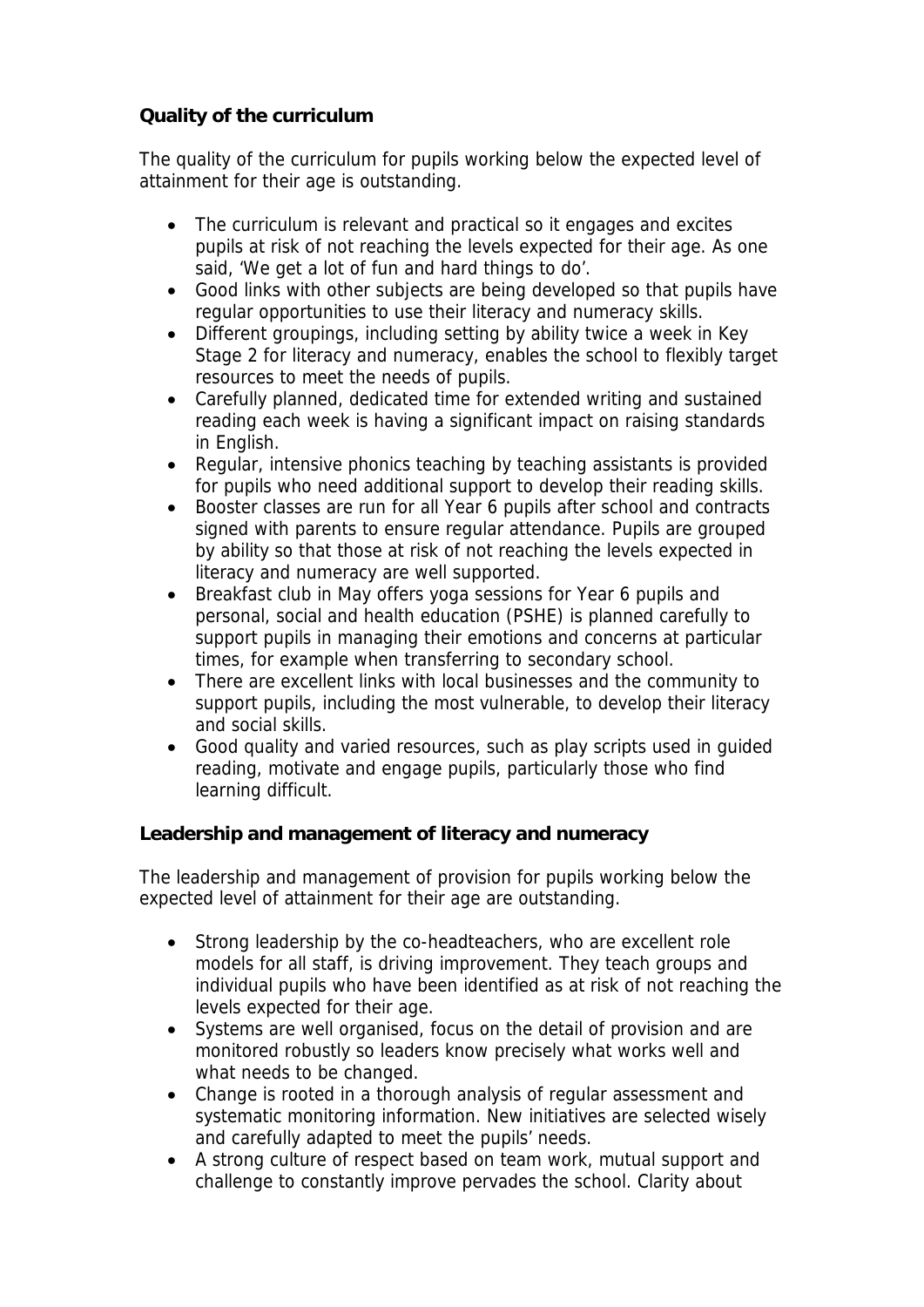roles and responsibilities enables staff to be held to account for the standards that all pupils reach.

- Good opportunities for staff to share their expertise by working in teams, teaching different year and ability groups and leading staff training ensure staff have the skills necessary to support all pupils including the most vulnerable pupils.
- Pupils receive the support they need quickly through excellent links with external agencies.

**English as an additional language** 

The level of expertise within the school to support pupils with learning English as an additional language is good.

- The teacher with overall responsibility for pupils who speak English as an additional language is an accredited teacher of English as a foreign language (TEFL) and has a qualification in the acquisition of language.
- A higher level teaching assistant (HLTA) is trained specifically to support pupils who speak English as an additional language.
- All staff have undertaken training in supporting pupils in class who are at the early stages of English language acquisition.
- The school provides support for parents, including those who speak little or no English, through a six-weekly parent group.
- There are a good range of multi-language resources and parents who need it are provided with a translation service or support from parents who speak the same mother tongue.

## **Inclusion**

Inclusion of pupils working below the expected levels of attainment for their age is outstanding.

- The curriculum is specifically planned and monitored to include the needs of pupils who are not able to access the National Curriculum at the levels appropriate for their age so that all are fully included in lessons.
- Pupils are provided with high levels of support in lessons and small group activities by well trained, knowledgeable staff so achieve extremely well from their low starting points to attain the standards expected for their age.
- Teaching assistants with particular responsibility for supporting pupils with learning difficulties and/or disabilities are well trained by the special educational needs co-ordinator (SENCO).
- Pupils are assessed quickly and plans to meet their individual needs are extremely detailed, well structured and include a daily schedule of support.
- The learning mentor is a qualified teacher who works very effectively with other staff, parents and external agencies to provide particular support for pupils with social and emotional difficulties so that they are able to make good progress and reach the standards expected.